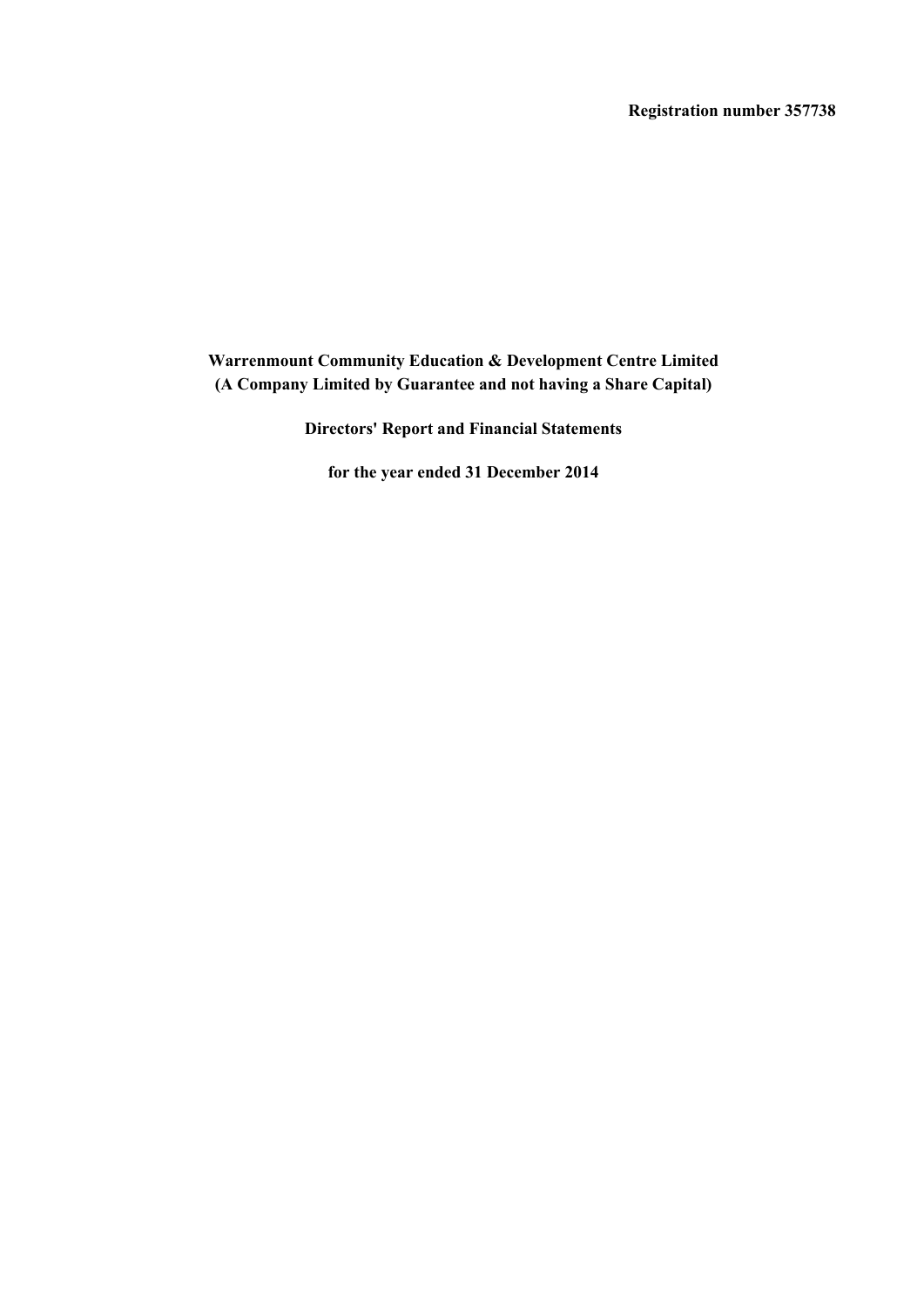## **Contents**

|                                                                                 | Page                    |
|---------------------------------------------------------------------------------|-------------------------|
| Directors and other information                                                 | 1                       |
| Directors' report                                                               | $2 - 3$                 |
| <b>Statement of Directors' Responsibilities</b>                                 | $\overline{\mathbf{4}}$ |
| Independent Auditors' report to the members                                     | $5 - 6$                 |
| Income and expenditure account                                                  | 7                       |
| <b>Balance</b> sheet                                                            | 8                       |
| Cash flow statement                                                             | 9                       |
| Notes to the financial statements<br>including Statement of Accounting Policies | $10 - 13$               |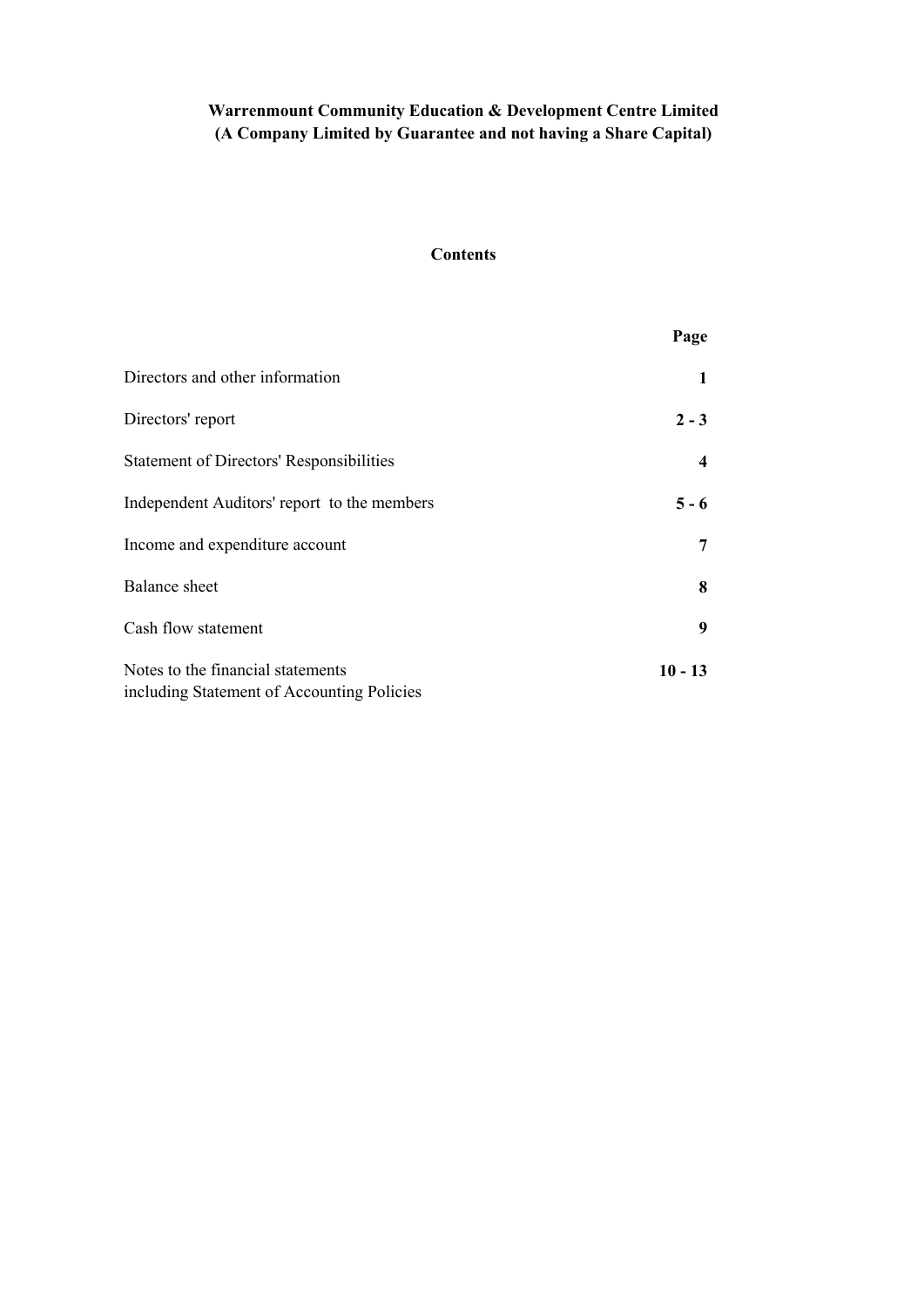#### **Directors and other information**

| Directors               | David Corrigan<br>Eamonn Hunt<br>Margaret Healy<br>Liam Kilbride<br>Gerard Long<br>Georgina Wright<br>Pauline McGaley<br>Julie Fenton<br>Donal Egan |
|-------------------------|-----------------------------------------------------------------------------------------------------------------------------------------------------|
| Secretary               | Pauline McGaley                                                                                                                                     |
| Company number          | 357738                                                                                                                                              |
| Registered office       | <b>Presentation Provincilate</b><br>27 Wainsfort Draive<br>Terenure<br>Dublin 6W                                                                    |
| Auditors                | McCloskey & Co<br>Chartered Accountants & Registered Auditor<br><b>Apex Business Centre</b><br><b>Blackthorn Road</b><br>Sandyford<br>Dublin 18     |
| <b>Business address</b> | Mill Street<br>Dublin 8                                                                                                                             |
| <b>Bankers</b>          | Bank of Ireland<br>85 James Street<br>Dublin 8                                                                                                      |
| Solicitors              | Arthur O'Hagan Solicitors<br><b>Charlemont Exchange</b><br><b>Charlemont Street</b><br>Dublin 2                                                     |
| <b>Charity Number</b>   | CHY 14856                                                                                                                                           |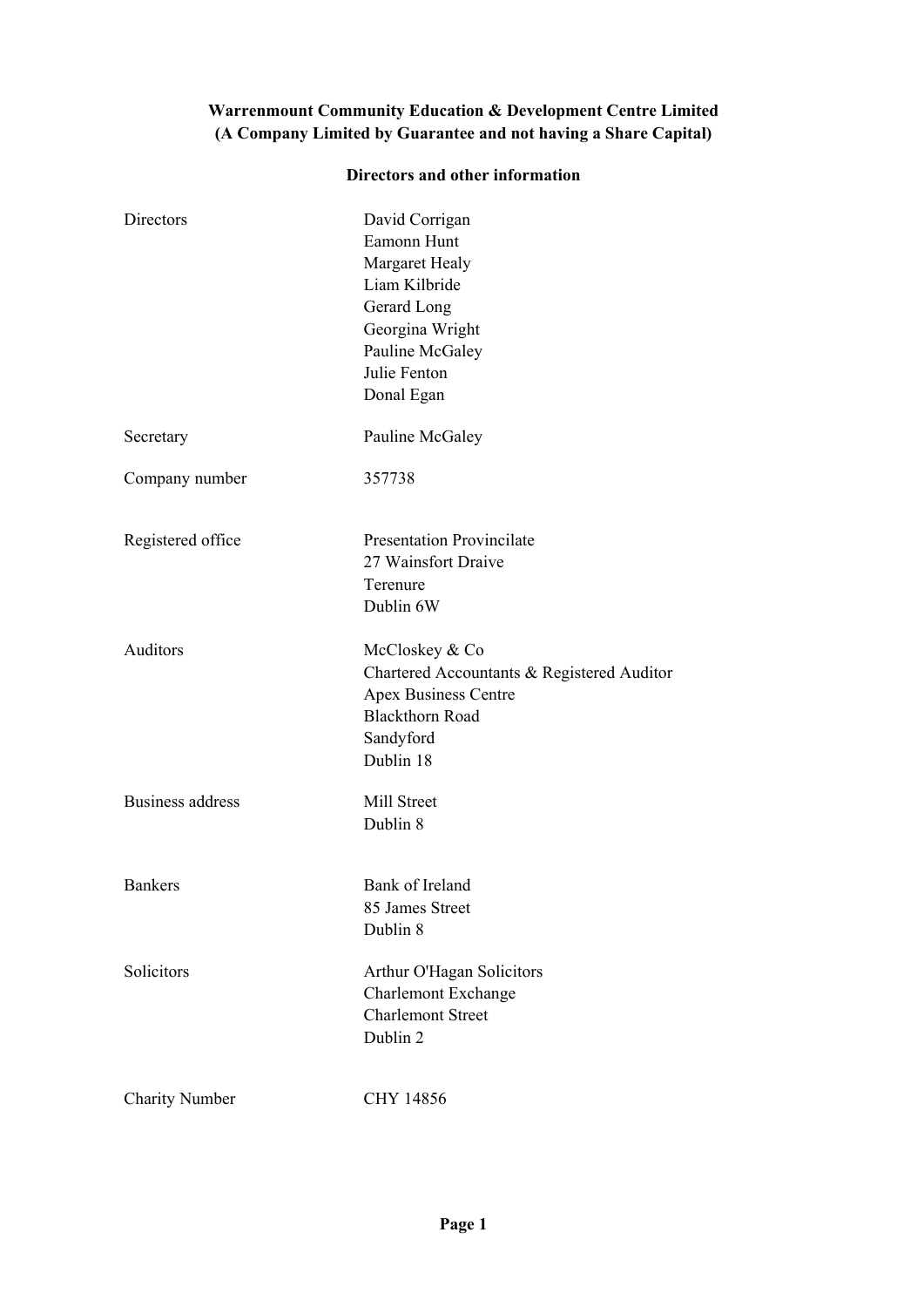## **Directors' report for the year ended 31 December 2014**

The directors present their report and the audited financial statements for the year ended 31 December 2014.

### **Principal activity, operating review and future developments**

The principal activity of the company is the provision of adult and educational courses.

The company performed at similar levels to previous years and the company was further able to develop the services offered at the centre.

The company plans continuing the activities outlined above in the forthcoming years subject to satisfactory funding arrangements.

#### **Results and dividends**

The results for the year are set out on page 7.

#### **Principal risks and uncertainties**

The Directors have identified that the key risks and uncertainties the organisation faces relate to the risk of reduced state funding in the future and of the potential increase in compliance requirements in accordance with company, health and safety, taxation and other legislation;

The organisation mitigates these risks as follows: i) The organisation continually monitors the level of activity, prepares and monitors its budgets targets and projections. ii) The organisation closely monitors emerging changes to regulations and legislation on an ongoing basis.

Internal control risks are minimised by the implementation of procedures for authorisation of all transactions and projects. Procedures are in place to ensure compliance with health and safety of staff, volunteers and clients.

#### **Important events since the year end**

On 27 February 2015 the Community Employment scheme to which the company is the sponsoring body will be terminated and the company will no longer operate a CE Scheme after this date. Participants have been accommodated in other CE schemes where possible.

#### **Directors of the Company**

The present membership of the board is listed on the 'Directors and other information' page

#### **Books of Account**

The measures taken by the directors to ensure compliance with the requirements of Section 202, Companies Act, 1990, regarding proper books of account are the implementation of necessary policies and procedures for recording transactions, the employment of competent accounting personnel and appropriate expertise and the provision of adequate resources to the financial function. The books of account of the company are maintained at the Registered Office.

#### **Auditors**

The auditors, McCloskey & Co, have indicated their willingness to continue in office in accordance with the provisions of Section 160(2) of the Companies Act, 1963.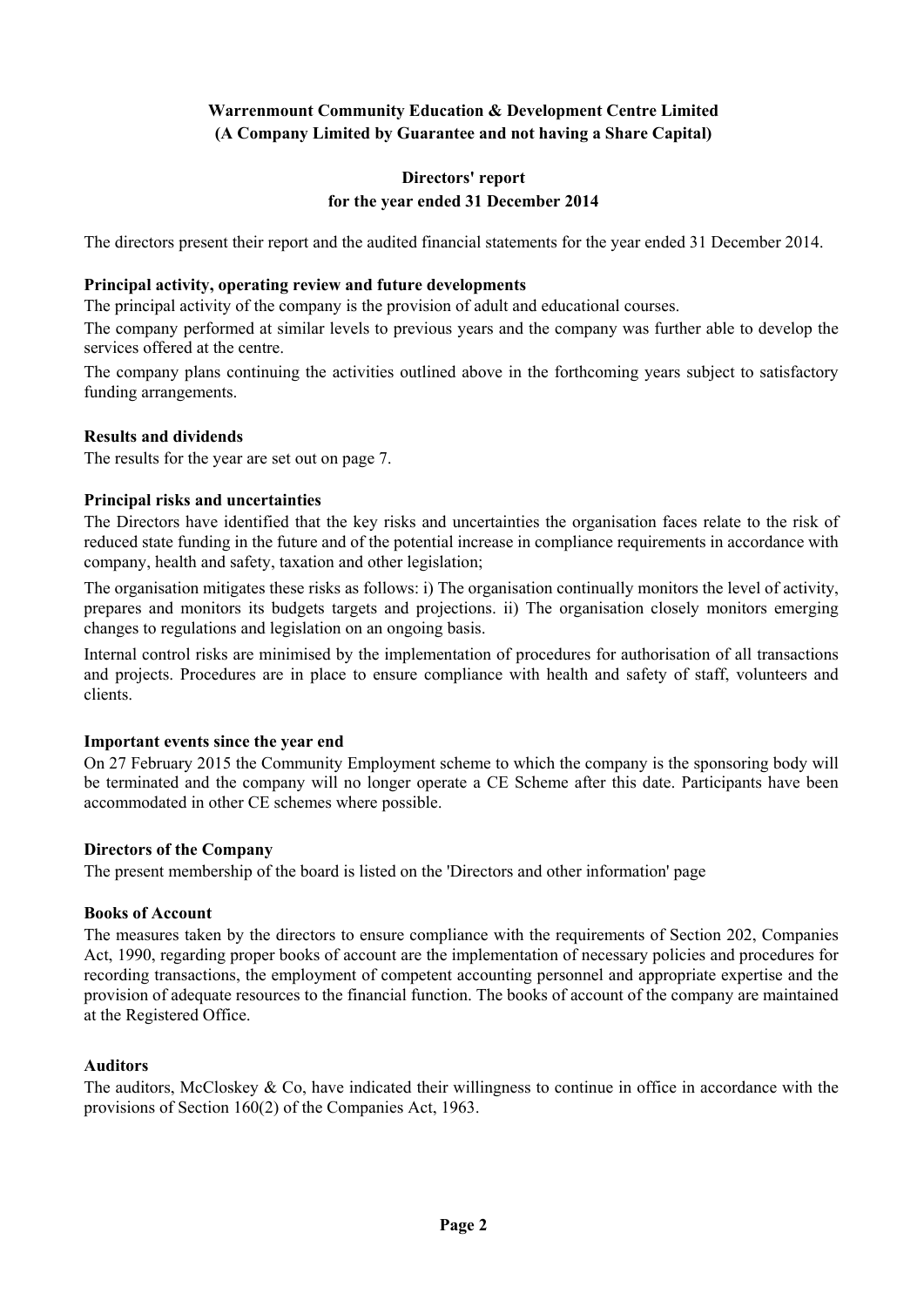## **Directors' report for the year ended 31 December 2014**

.................... continued

This report was approved by the Board on 26 February 2015 and signed on its behalf by

**Margaret Healy Pauline McGaley Director Director**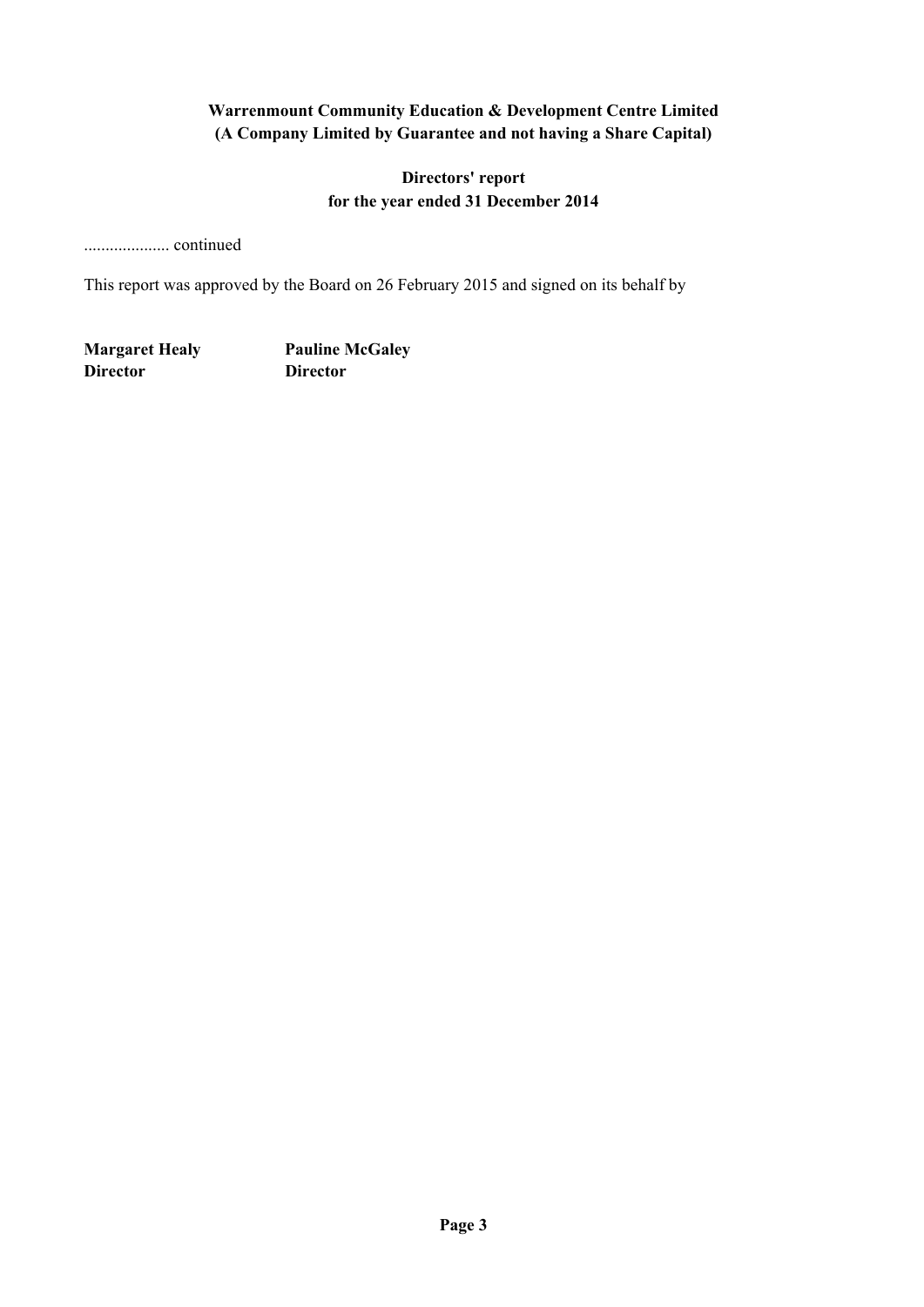### **Statement of Directors' responsibilities for the members' financial statements**

The directors are responsible for preparing the Annual Report and the financial statements in accordance with applicable Irish law and Generally Accepted Accounting Practice in Ireland including the accounting standards issued by the Accounting Standards Board and published by Chartered Accountants Ireland.

Irish company law requires the directors to prepare financial statements for each financial period which give a true and fair view of the state of affairs of the company and of the surplus or deficit of the company for that period.

In preparing those financial statements, the directors are required to:

- select suitable accounting policies and then apply them consistently

- make judgements and estimates that are reasonable and prudent

- prepare the financial statements on the going concern basis unless it is inappropriate to presume that the company will continue in business.

The directors confirm that they have complied with the above requirements in preparing the financial statements.

The directors are responsible for keeping proper books of account which disclose with reasonable accuracy at any time the financial position of the company and to enable them to ensure the financial statements are prepared in accordance with accounting standards generally accepted in Ireland and with Irish statute comprising the Companies Acts 1963 to 2013 and all Regulations to be construed as one with those Acts. They are responsible for ensuring that the company otherwise complies with the provisions of those Acts relating to financial statements in so far as they are applicable to the company.

They are also responsible for safeguarding the assets of the company and hence for taking reasonable steps for the prevention and detection of fraud and other irregularities.

On behalf of the board

**Director Director**

**Margaret Healy Pauline McGaley** 

**Date: 26th February 2015**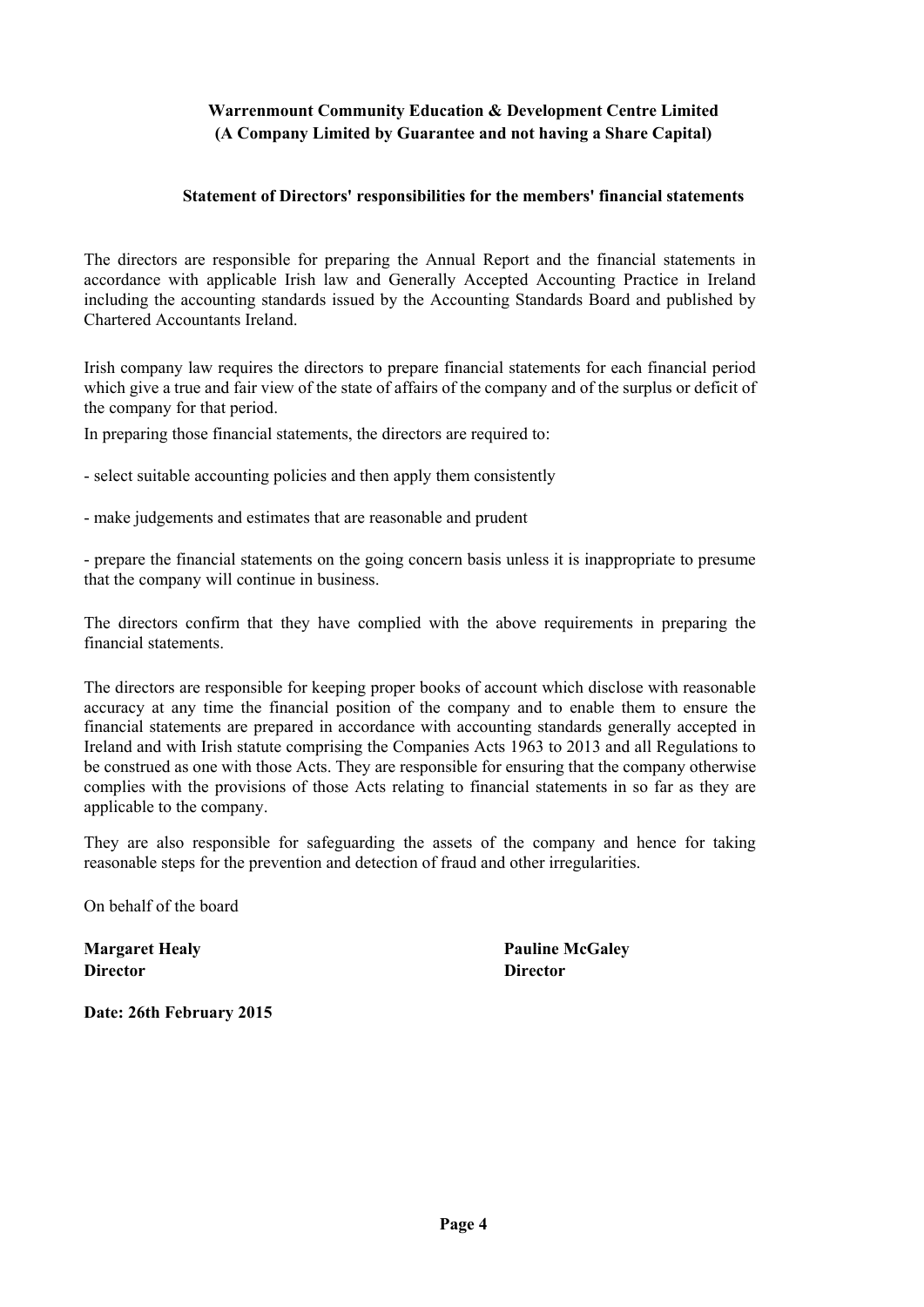## **Independent auditors' report to the members of Warrenmount Community Education & Development Centre Limited (A Company Limited by Guarantee and not having a Share Capital)**

We have audited the financial statements of Warrenmount Community Education & Development Centre Limited for the year ended 31 December 2014 which comprise the income and expenditure account, the balance sheet, the cash flow statement and the related notes. These financial statements have been prepared under the historical cost convention and the accounting policies set out therein.

This report is made solely to the company's members, as a body, in accordance with Section 193 of the Companies Act, 1990. Our audit work has been undertaken so that we might state to the company's members those matters we are required to state to them in an auditors' report and for no other purpose. To the fullest extent permitted by law, we do not accept or assume responsibility to anyone other than the company and the company's members as a body, for our audit work, for this report, or for the opinions we have formed.

#### **Respective responsibilities of directors and auditors**

As explained more fully in the Directors' Responsibilities Statement set out on page 3, the directors are responsible for the preparation of the financial statements and for being satisfied that they give a true and fair view. Our responsibility is to audit and express an opinion on the financial statements in accordance with applicable law and International Standards on Auditing (UK and Ireland). Those standards require us to comply with the Auditing Practices Board's (APB's) Ethical Standards for Auditors, including "APB Ethical Standard - Provisions Available for Small Entities (Revised)", in the circumstances set out in note 14 to the financial statements.

Our responsibility is to audit the financial statements in accordance with relevant legal and regulatory requirements and Auditing Standards promulgated by the Auditing Practices Board (UK and Ireland) and International Standards on Auditing (UK and Ireland).

We report to you our opinion as to whether the financial statements give a true and fair view in accordance with Generally Accepted Accounting Practice in Ireland and are properly prepared in accordance with the Companies Acts 1963 to 2013. We also report to you whether in our opinion: proper books of account have been kept by the company; and whether the information given in the Directors' Report is consistent with the financial statements. In addition, we state whether we have obtained all the information and explanations necessary for the purposes of our audit and whether the company's balance sheet and its income and expenditure account are in agreement with the books of account.

We also report, to the members if, in our opinion, any information specified by law regarding directors' remuneration and directors' transactions is not disclosed and, where practicable, include such information in our report.

We read other information contained in the annual report, and consider whether it is consistent with the audited financial statements. This other information comprises only the directors report. We consider the implications for our report if we become aware of any apparent misstatements or material inconsistencies with the financial statements. Our responsibilities do not extend to any other information.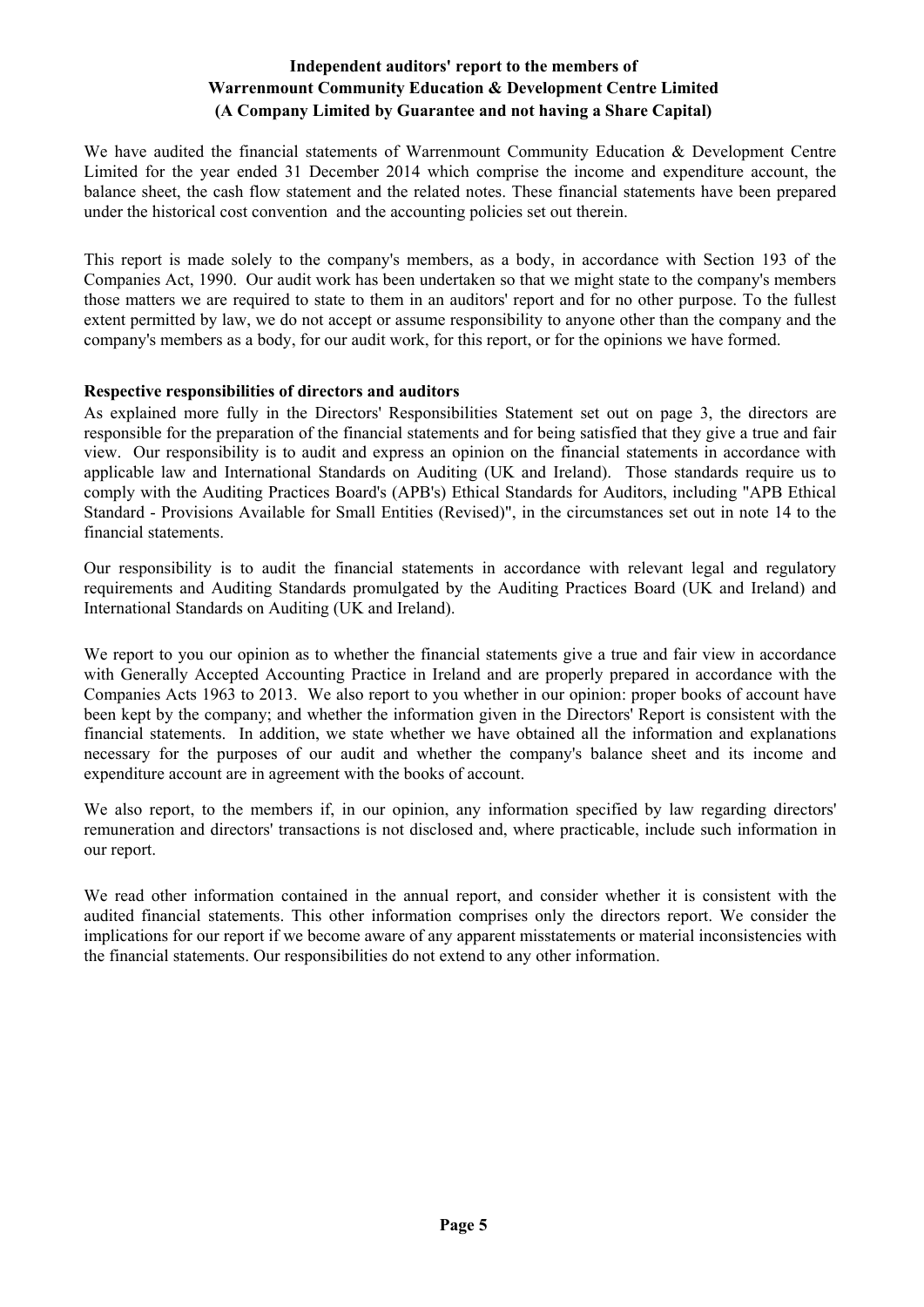# **Independent auditors' report to the members of Warrenmount Community Education & Development (A Company Limited by Guarantee and not having a Share Capital)**

### **Basis of audit opinion**

We conducted our audit in accordance with International Standards on Auditing (UK and Ireland) issued by the Auditing Practices Board . An audit includes examination, on a test basis, of evidence relevant to the amounts and disclosures in the financial statements. It also includes an assessment of the significant estimates and judgements made by the directors in the preparation of the financial statements, and of whether the accounting policies are appropriate to the company's circumstances, consistently applied and adequately disclosed.

We planned and performed our audit so as to obtain all the information and explanations which we considered necessary in order to provide us with sufficient evidence to give reasonable assurance that the financial statements are free from material misstatement, whether caused by fraud or other irregularity or error. In forming our opinion we also evaluated the overall adequacy of the presentation of information in the financial statements.

We have undertaken the audit in accordance with the requirements of the APB Ethical Standards - Provisions Available for Small Entities, in the circumstances set out in the notes to the financial statements.

## **Opinion**

In our opinion the financial statements:

- give a true and fair view, in accordance with Generally Accepted Accounting Practice in Ireland, of the state of the company's affairs as at 31 December 2014 and of its loss and cash flows for the year then ended ; and - have been properly prepared in accordance with the Companies Acts 1963 to 2013.

We have obtained all the information and explanations, which we consider necessary for the purposes of our audit. In our opinion proper books of account have been kept by the company. The financial statements are in agreement with the books of account

In our opinion the information given in the directors' report is consistent with the financial statements.

**Thomas E. McCloskey 2015 Date: 26 February 2015 For and on behalf of: McCloskey & Co Chartered Accountants & Registered Auditor Apex Business Centre Blackthorn Road Sandyford Dublin 18**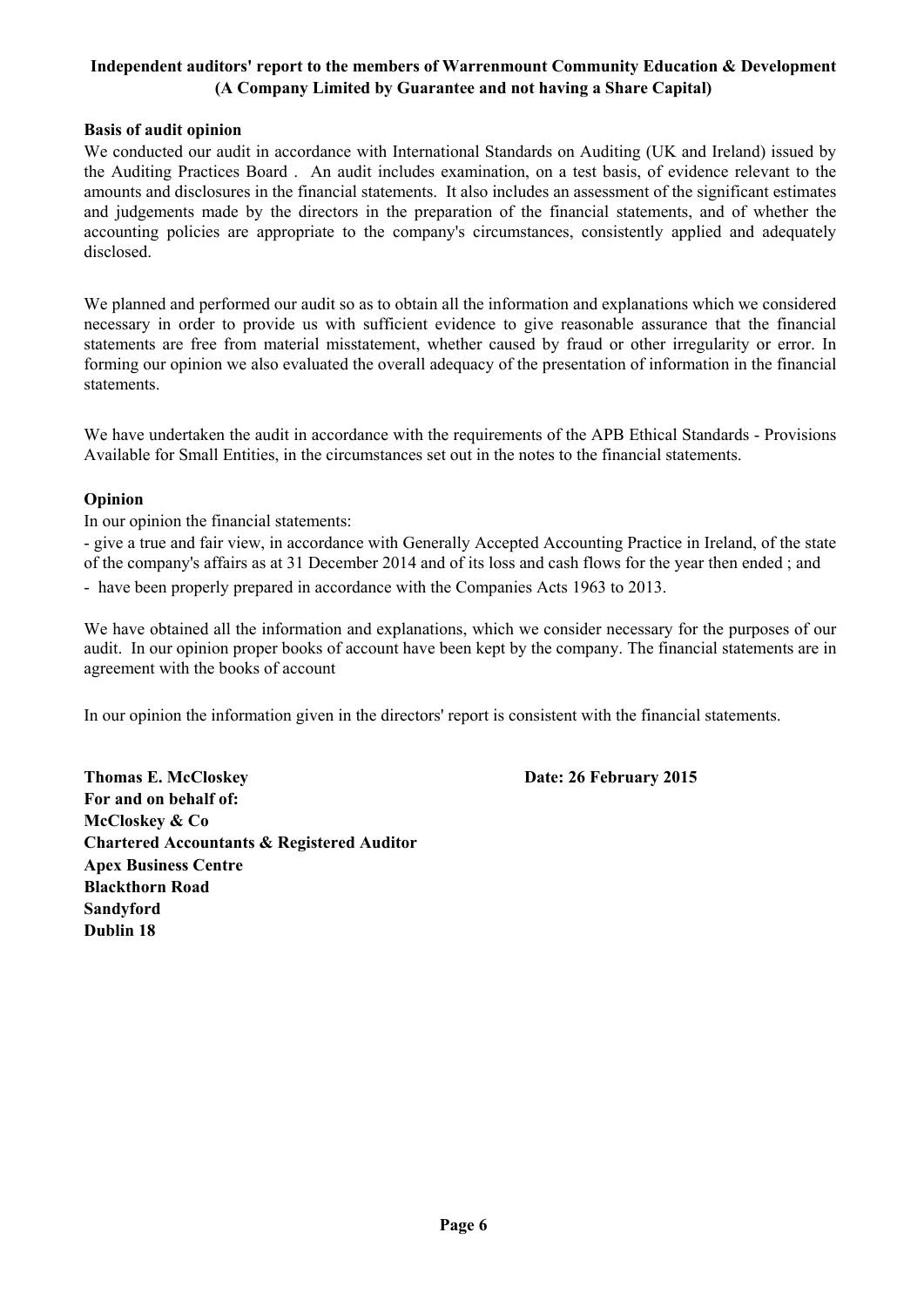## **Income and Expenditure Account for the year ended 31 December 2014**

### **Continuing operations**

|                                                     |                  | 2014       | 2013       |
|-----------------------------------------------------|------------------|------------|------------|
|                                                     | <b>Notes</b>     | €          | €          |
| <b>Income</b>                                       | $\boldsymbol{2}$ | 426,556    | 438,714    |
| <b>Expenditure</b>                                  |                  | (471, 258) | (496, 587) |
| (Deficit) on ordinary<br>activities before interest |                  | (44, 702)  | (57, 873)  |
| Other interest receivable and<br>similar income     |                  | 2,272      | 1,951      |
| Deficit on ordinary<br>activities before taxation   |                  | (42, 430)  | (55, 922)  |
| Tax on deficit on ordinary activities               |                  |            |            |
| Deficit for the year                                |                  | (42, 430)  | (55, 922)  |

A separate statement of total recognised gains and losses is not required as there are no recognised gains or losses other than the profit or loss for the above two financial years.

On behalf of the board

**Director Director**

**Margaret Healy Pauline McGaley**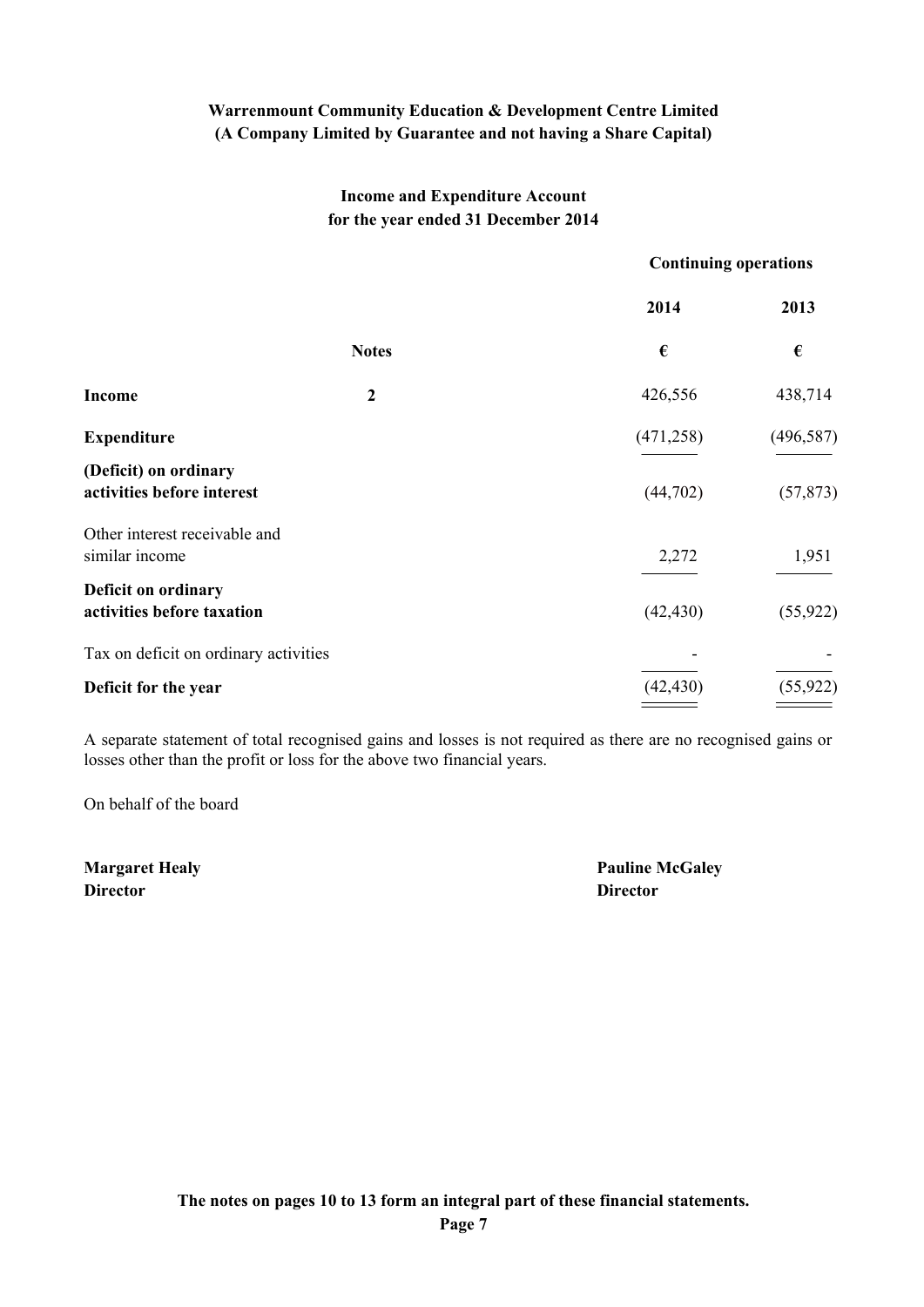## **Balance sheet as at 31 December 2014**

|                                   |                | 2014      |         | 2013     |         |
|-----------------------------------|----------------|-----------|---------|----------|---------|
|                                   | <b>Notes</b>   | €         | €       | €        | €       |
| <b>Fixed assets</b>               |                |           |         |          |         |
| Tangible assets                   | $\overline{7}$ |           | 24,494  |          | 24,390  |
| <b>Current assets</b>             |                |           |         |          |         |
| Debtors                           | 8              | 8,217     |         | 6,456    |         |
| Cash at bank and in hand          |                | 193,402   |         | 225,950  |         |
|                                   |                | 201,619   |         | 232,406  |         |
| <b>Creditors: amounts falling</b> |                |           |         |          |         |
| due within one year               | 9              | (30, 446) |         | (18,699) |         |
| Net current assets                |                |           | 171,173 |          | 213,707 |
| <b>Total assets less current</b>  |                |           |         |          |         |
| liabilities                       |                |           | 195,667 |          | 238,097 |
| <b>Net assets</b>                 |                |           | 195,667 |          | 238,097 |
| <b>Reserves</b>                   |                |           |         |          |         |
| Revenue reserves account          |                |           | 195,667 |          | 238,097 |
| <b>Members' funds</b>             | 10             |           | 195,667 |          | 238,097 |

The financial statements were approved by the Board on 26 February 2015 and signed on its behalf by

**Director Director**

**Margaret Healy Pauline McGaley**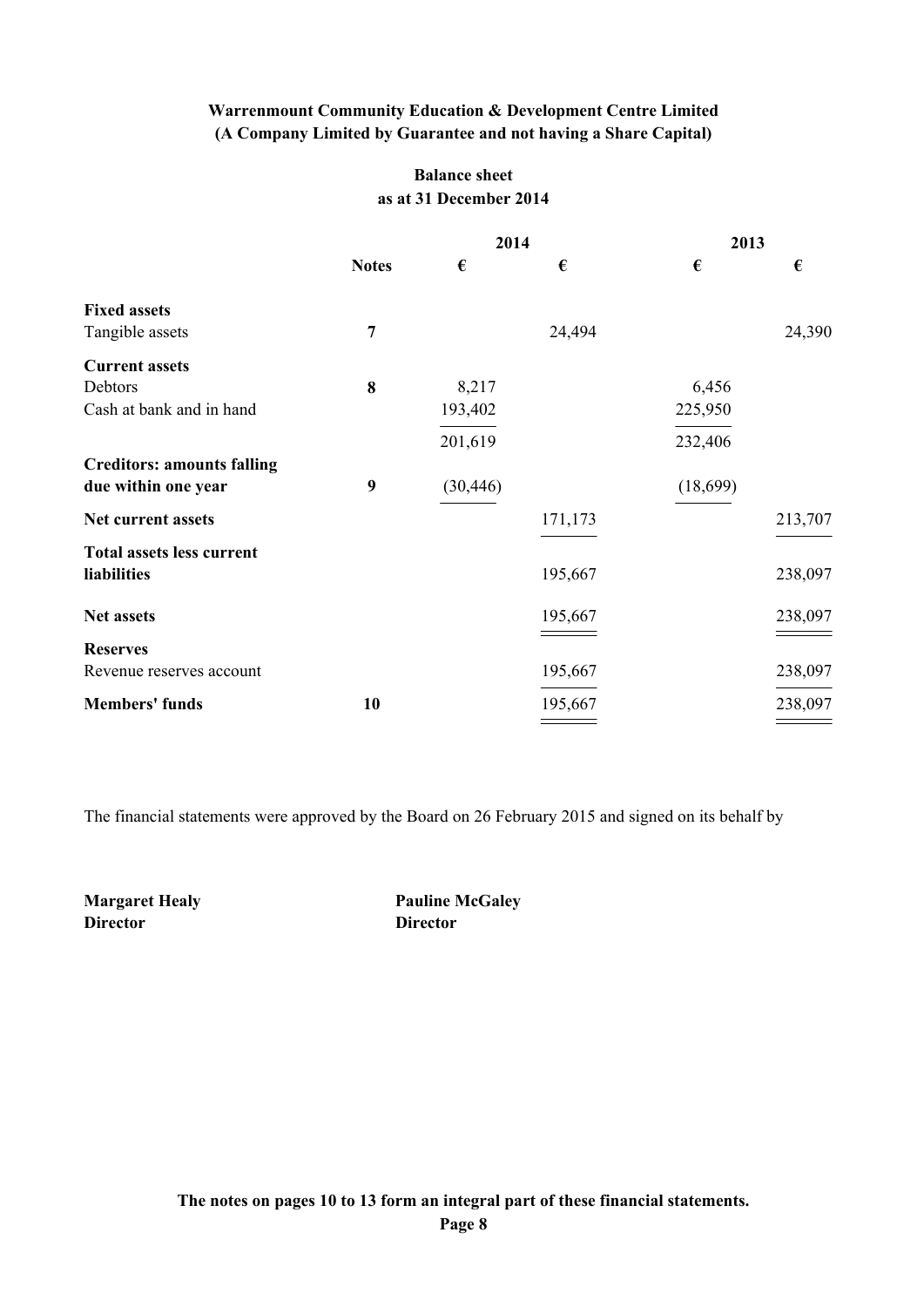## **Cash flow statement for the year ended 31 December 2014**

|                                                                   |              | 2014      | 2013      |
|-------------------------------------------------------------------|--------------|-----------|-----------|
|                                                                   | <b>Notes</b> | €         | €         |
| Reconciliation of operating loss to net                           |              |           |           |
| cash outflow from operating activities                            |              |           |           |
| Operating loss                                                    |              | (44,702)  | (57, 873) |
| Depreciation                                                      |              | 12,695    | 22,345    |
| (Increase) in debtors                                             |              | (1,761)   | 4,500     |
| Increase in creditors                                             |              | 11,747    | 10,833    |
| Net cash outflow from operating activities                        |              | (22,021)  | (20, 195) |
| <b>Cash flow statement</b>                                        |              |           |           |
| Net cash outflow from operating activities                        |              | (22,021)  | (20, 195) |
| Returns on investments and servicing of finance                   | 11           | 2,272     | 1,951     |
| Capital expenditure                                               | 11           | (12,799)  | (3,570)   |
| Decrease in cash in the year                                      |              | (32, 548) | (21, 814) |
| Reconciliation of net cash flow to movement in net debt (Note 12) |              |           |           |
| Decrease in cash in the year                                      |              | (32, 548) | (21, 814) |
| Net funds at 1 January 2014                                       |              | 225,950   | 247,764   |
| Net funds at 31 December 2014                                     |              | 193,402   | 225,950   |
|                                                                   |              |           |           |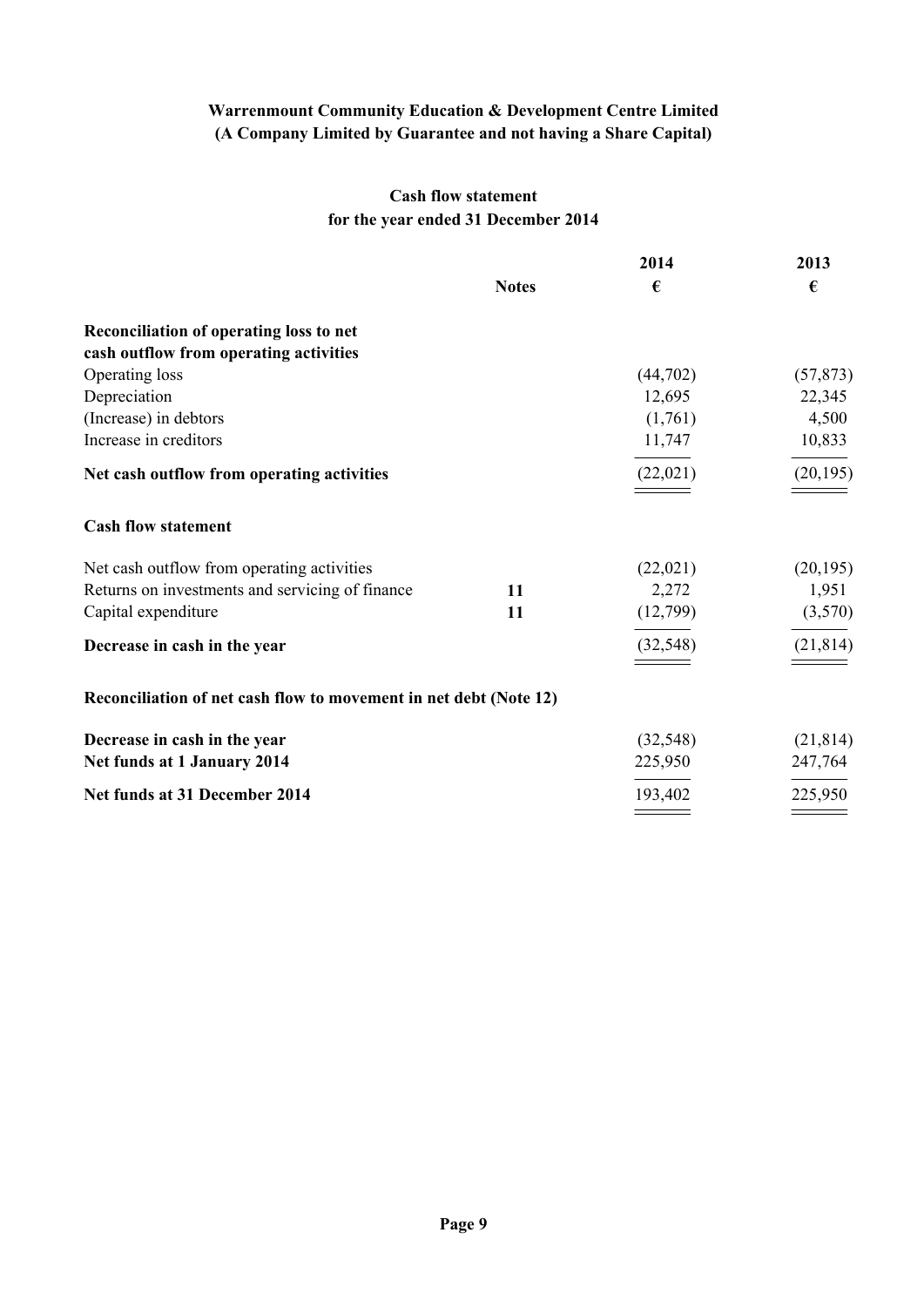## **Notes to the financial statements for the year ended 31 December 2014**

### **1. Statement of accounting policies**

The following accounting policies have been applied consistently in dealing with items which are considered material in relation to the company's financial statements.

### **1.1. Basis of preparation**

The audited financial statements have been prepared under the historical cost convention and comply with the financial reporting standards of the Accounting Standards Board, as promulgated by Chartered Accountants Ireland and the Companies Acts 1963 to 2013.

### **1.2. Income Policy**

Grant income from Public Sector Bodies/Government Agencies and other sundry sources are credited when received or when the ultimate amount receivable can be assessed with reasonable certainty.

## **1.3. Tangible fixed assets and depreciation**

#### **Depreciation**

Depreciation is provided on all tangible fixed assets, at rates calculated to write off the cost less residual value, of each asset systematically over its expected useful life, as follows:

Fixtures, fittings and equipment - 20% Straight Line

### **1.4. Expenditure**

Expenditure is recognised on an accrual basis as a liability is incurred. Expenditure includes any VAT which cannot be fully recovered, and is reported as part of the expenditure to which it relates.

## **1.5. Taxation**

No charge to current or deferred taxation arises as the charity has been granted charitable status under Sections 207 and 208 of the Taxes Consolidation Act 1997, Charity No CHY 14856.

### **2. Income**

The total income of the company for the year has been derived from its principal activity wholly undertaken in Ireland.

|                             | 2014    | 2013    |
|-----------------------------|---------|---------|
|                             | €       | €       |
| <b>Class of income</b>      |         |         |
| Grant income                | 401,601 | 411,664 |
| Classes & registration fees | 9,859   | 7,982   |
| Coffee shop income          | 13,096  | 13,073  |
|                             | 424,556 | 432,719 |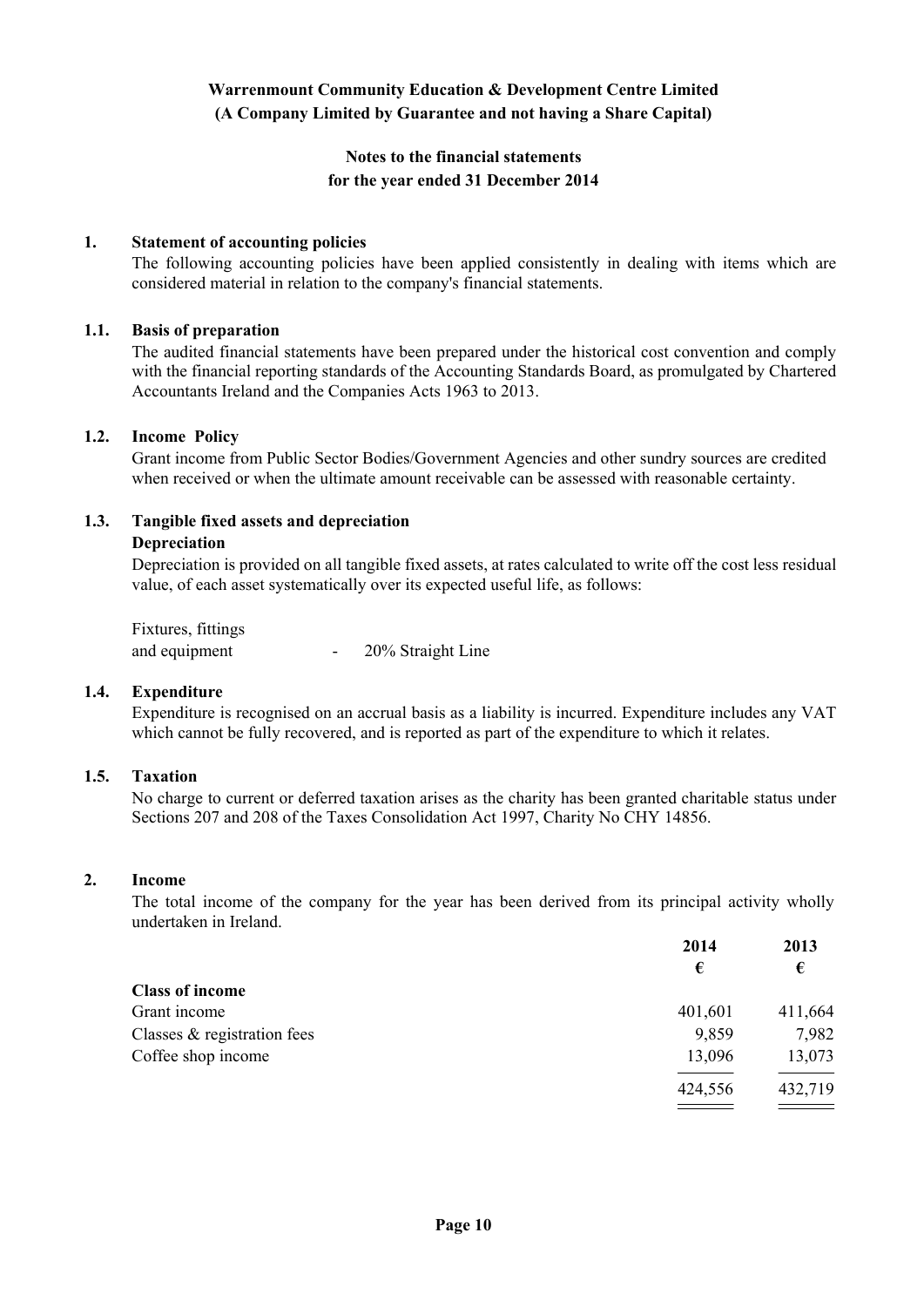## **Notes to the financial statements for the year ended 31 December 2014**

.................... continued

| 3. | <b>Operating loss</b>                                      | 2014<br>€ | 2013<br>€ |
|----|------------------------------------------------------------|-----------|-----------|
|    | Operating loss is stated after charging:                   |           |           |
|    | Depreciation and other amounts written off tangible assets | 12,695    | 22,345    |
|    | Auditors' remuneration                                     | 1,230     | 1,910     |
| 4. | <b>Employees</b>                                           |           |           |
|    | <b>Number of employees</b>                                 |           |           |
|    | The average monthly numbers of employees                   | 2014      | 2013      |
|    | during the year were:                                      |           |           |
|    | Warrenmount Education & Development Centre Limited         | 13        | 12        |
|    | CE scheme                                                  | 15        | 14        |
|    |                                                            | 28        | 26        |
|    | <b>Employment costs</b>                                    | 2014      | 2013      |
|    |                                                            | €         | €         |
|    | Wages and salaries                                         | 404,382   | 409,064   |
|    | Social welfare costs                                       | 22,927    | 21,279    |
|    |                                                            | 427,309   | 430,343   |
|    |                                                            |           |           |

## **5. Directors of the Company**

The present membership of the board is listed on the 'Directors and other information' page.

### **6. Transactions with directors**

There were no related party transactions with the directors during the period.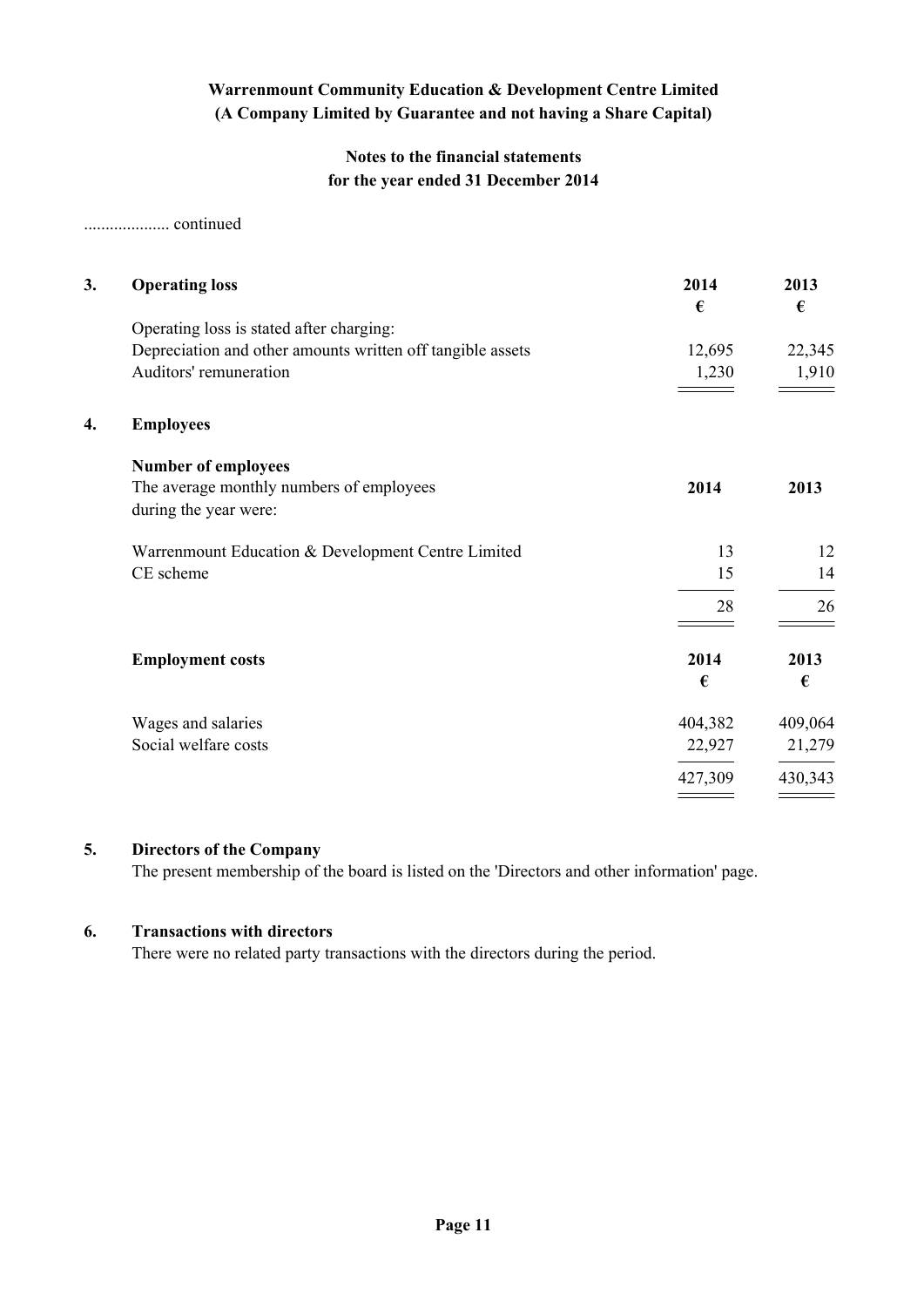**Notes to the financial statements for the year ended 31 December 2014**

.................... continued

| equipment | <b>Total</b><br>€ |
|-----------|-------------------|
|           |                   |
| 238,791   | 238,791           |
| 12,799    | 12,799            |
| 251,590   | 251,590           |
|           |                   |
| 214,401   | 214,401           |
| 12,695    | 12,695            |
| 227,096   | 227,096           |
|           |                   |
| 24,494    | 24,494            |
| 24,390    | 24,390            |
|           | fittings and<br>€ |

| 8. | <b>Debtors</b>                                           | 2014<br>€ | 2013<br>€ |
|----|----------------------------------------------------------|-----------|-----------|
|    | Prepayments and accrued income                           | 8,217     | 6,456     |
| 9. | <b>Creditors: amounts falling due</b><br>within one year | 2014<br>€ | 2013<br>€ |
|    | Other creditors                                          |           |           |
|    | Other creditors                                          | 25,215    | 11,087    |
|    | Accruals and deferred income                             | 1,280     | 1,004     |
|    | <b>Taxation creditors</b>                                |           |           |
|    | PAYE/PRSI                                                | 3,951     | 6,608     |
|    |                                                          | 30,446    | 18,699    |
|    |                                                          |           |           |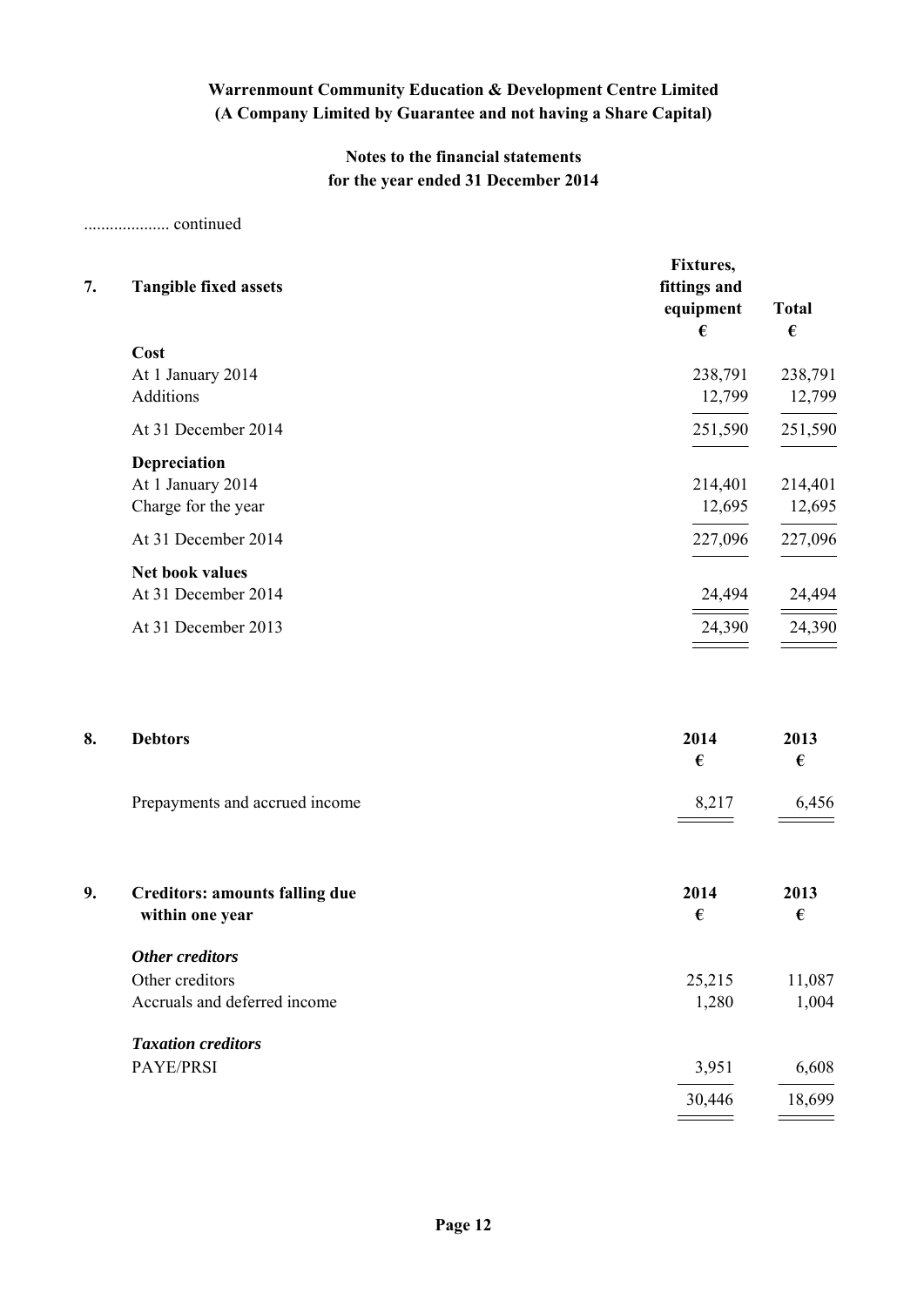**Notes to the financial statements for the year ended 31 December 2014**

.................... continued

| 10. | Reconciliation of movements in members' funds                        |                    | 2014<br>€            | 2013<br>€                 |
|-----|----------------------------------------------------------------------|--------------------|----------------------|---------------------------|
|     | Deficit for the year<br>Opening members' funds                       |                    | (42, 430)<br>238,097 | (55, 922)<br>294,019      |
|     | Closing members' funds                                               |                    | 195,667              | 238,097                   |
| 11. | <b>Gross cash flows</b>                                              |                    | 2014<br>€            | 2013<br>€                 |
|     | Returns on investments and servicing of finance<br>Interest received |                    | 2,272                | 1,951                     |
|     | Capital expenditure<br>Payments to acquire tangible assets           |                    | (12,799)             | (3,570)                   |
|     |                                                                      | Opening<br>balance | Cash<br>flows        | <b>Closing</b><br>balance |
|     |                                                                      | €                  | €                    | €                         |
|     | Cash at bank and in hand                                             | 225,950            | (32, 548)            | 193,402                   |
|     | Net funds                                                            | 225,950            | (32, 548)            | 193,402                   |

### **13. Company Limited by Guarantee**

The company is limited by guarantee, not having a share capital and consequently the liability of members is limited, subject to an undertaking by each member to contribute to the net assets or liabilities of the company on winding up such amounts as may be required not exceeding one Euro  $(61)$ 

### **14. APB Ethical Standard - Provisions Available for Small Entities**

As a small entity under the provisions of the APB in relation to Ethical Standards we engage our auditor to assist with the preparation of the financial statements.

### **15. Approval of financial statements**

The financial statements were approved by the Board on 26 February 2015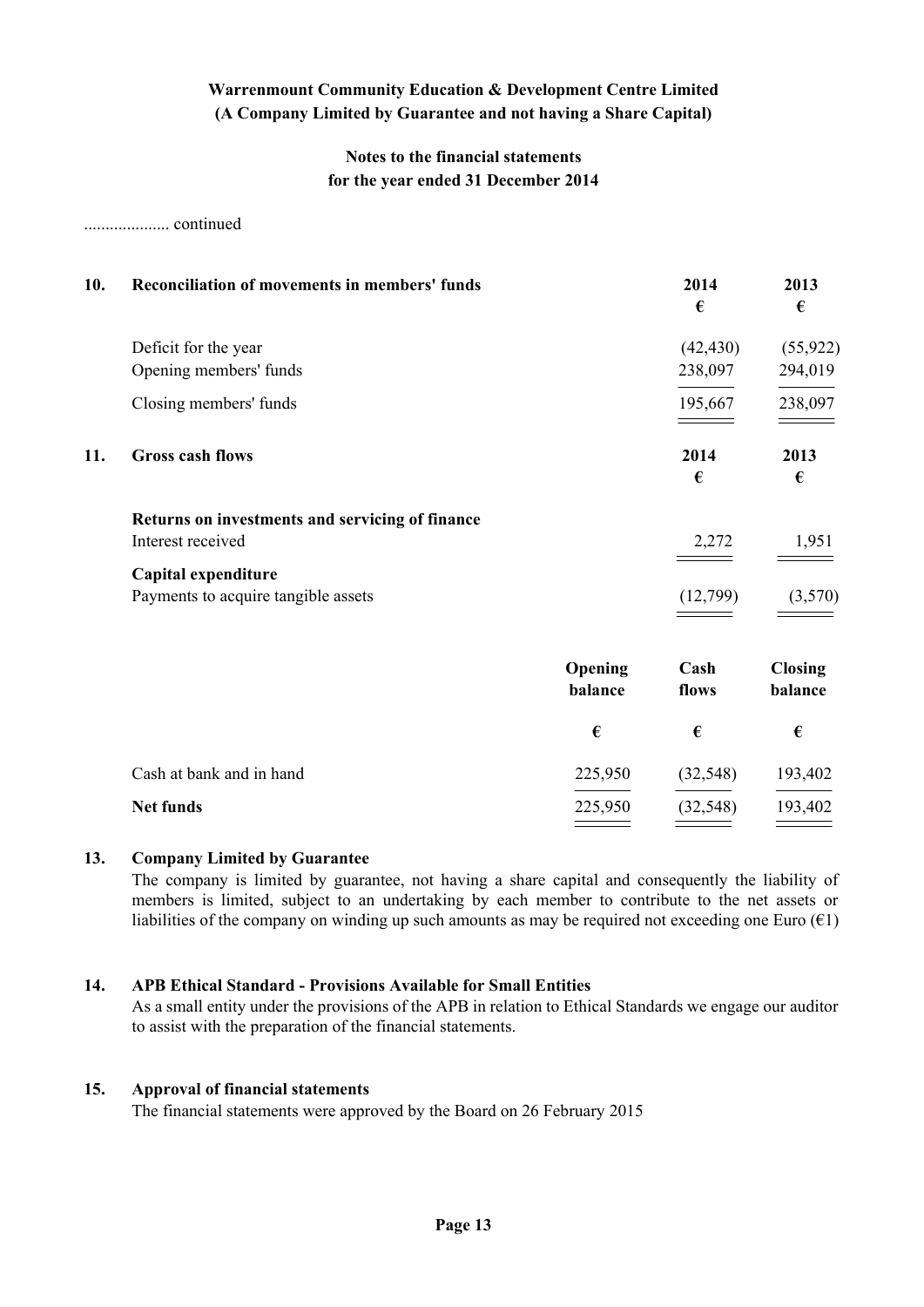**The following pages do not form part of the statutory accounts.**